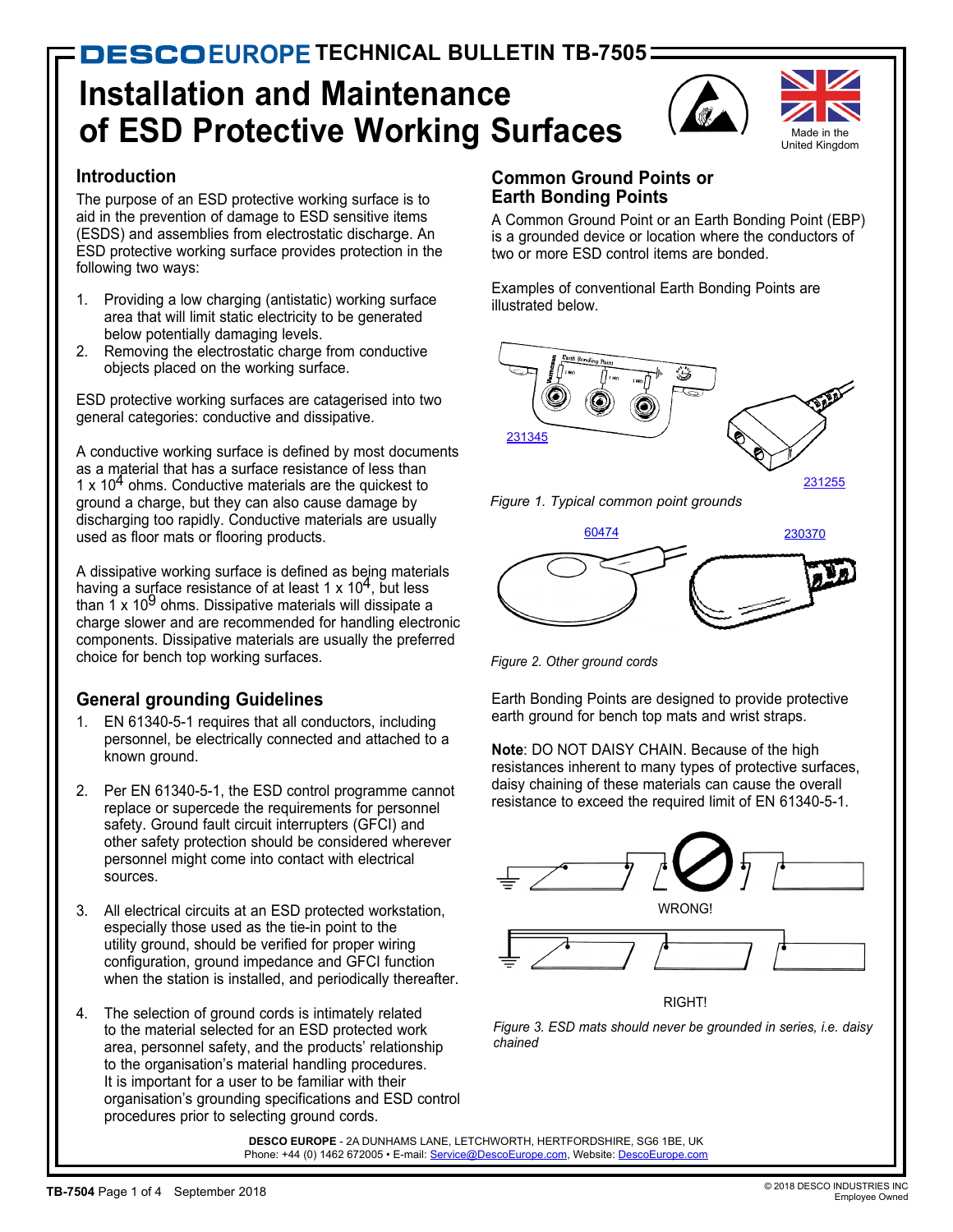### **Grounding Methods**

**Method 1** *(Grounding via ground cords)*

- 1. Desco Europe recommends using an Earth Bonding Point cord when grounding via ground cords. Most Earth Bonding Point cords will ground an ESD protective working surface and provide banana jacks for two wrist strap grounds.
- 2. An Earth Bonding Point should be installed at each workstation and should be connected directly to a verified electrical system ground or to a verified grounding bus which is connected to the protective earth ground. Only one groundable point should be installed on a working surface.



*Figure 4. Common point ground for each workstation*

3. Wrist straps should never be grounded through a working surface, as the added resistance of the working surface material will prevent the wrist strap from operating properly.



*Figure 5. Proper grounding of wrist straps*

4. A current limiting resistor in the wrist strap ground cord is recommended. Per ANSI/ESD S1.1, the most common is a one megohm resistor.

**Method 2** *(Grounding via a grounded conductive surface)*

- 1. This alternate form of grounding should only be employed when using a homogeneous dissipative material with a volume resistance of less than 1 x  $10^8$ ohms.
- 2. The dissipative working surface may be placed on a properly grounded laminate, metal or other conductive surface. The working surface will electrically couple to the grounded surface and may not require a separate ground cord.
- 3. When using this type of grounding method, be sure to test that the working surface Rg is less than 1 x 10<sup>9</sup> ohms, tested per IEC 61340-2-3. Also consider increasing Compliance Verification test frequency.



*Figure 6. Alternate grounding method*

### **Groundable Point installation**

1. Before installing a groundable point on your working surface you must first determine whether you will need a male stud or female socket, the type of snap hardware and the desired location.



*Figure 7. Three kinds of snaps*

- 2. Desco Europe has three types of 10 mm field installable mat grounding snaps. The first type is a screw-on snap kit designed for use on homogeneous mats, but it can also be used on two-layer working surfaces. This is Desco Europe item number [230645](http://www.vermason.co.uk/FullCatalog/BenchwareandFieldService/WorksurfaceHardware/230645/).
	- A. Determine the position of the grounding snap **(one only per mat)**. Punch a hole through the material with a small Phillips screwdriver or awl.
	- B. Select one of the screws as follows: ESD working surface bench top: plastic screw ESD matting: machined screw
	- C. Insert the screw through the bottom on the snap fastener, the washer and the material. Affix the assembly with the conical nut supplied with the kit and tighten down the screws.

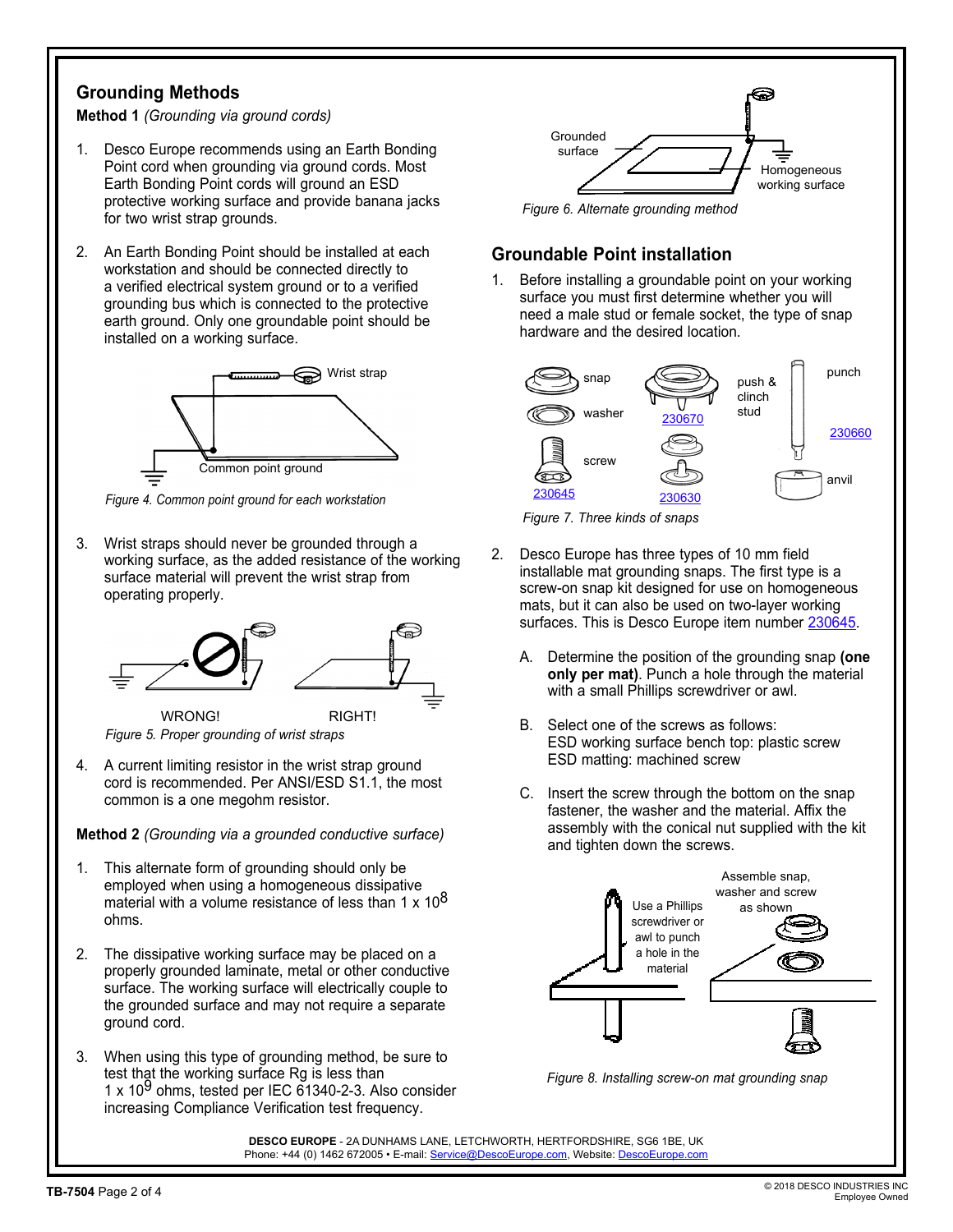3. The second type of mat grounding snap is the push and clinch snap. This snap is designed for use with any type of soft mat material: dissipative, conductive or multi-layered. It is recommended for use with three-layered material because it provides better contact with the internal conductive layer. It is recommended that before inserting this snap, the mat be punctured with a sharp tool where the snap will be placed. This type of snap is available as a male stud, item [230670](http://www.descoeurope.com/Search/230670/).

Place the snap in the desired position of the mat. Apply pressure to the snap until the prongs come through the back of the mat, then clinch over prongs making flat to the mat's bottom side to secure snap as shown in Figure 9.



*Figure 9. Installing push and clinch mat grounding snap*

- 4. Grounding points must be riveted through bench and floor mats to connect ground cords. The Desco Europe [230660](http://www.descoeurope.com/Search/230660/) Punch and Anvil are simple but effective tools to achieve a neat finish with firm materials no more than 4 mm thick.
	- A. Punch a 5 mm diameter hole at the desired location of the mat.
	- B. Insert the post from underneath and apply the stud over the protruding post on the top side.
	- C. Fit the anvil under the post and place the punch inside the stud and hammer the post (or use an arbor press) until it rolls and a tight assembly is achieved.



#### **Selection of Common Point & Floor Mat grounding Systems**

- 1. Determine the type of common point grounding system you will use: barrier strip, bus bar, grounding block or common point ground cord. Desco Europe recommends the use of our common point ground cords or our Earth Bonding Points.
- 2. If you determine that you will use ground cords, you must now determine the type of ground cord you will use for your workstation grounds. It is the user's preference to use a ground cord with or without a current limiting 1 megohm resistor to ground working surfaces or floor mats. Selection of the ground cord is determined by user needs and specifications; the resistor is not for ESD control.
- 3. Desco Europe offers a variety of ground cords designed to ground working surface mats or floor mats. See our [website](http://www.descoeurope.com/) for details on ground cords.
- 4. The Vermason [231345](http://www.descoeurope.com/Search/231345/) Earth Bonding Point allows the grounding of multiple operators at one common ground point. The [231345](http://www.descoeurope.com/Search/231345/) mounts easily under the front edge of a workstation benchtop. For detailed information on this common point grounding device see Technical Drawing [231345](http://documents.descoeurope.com/PDF/231345.pdf).



*Figure 11. Earth Bonding Point installation*

5. The Desco Europe [231280](http://www.descoeurope.com/Search/231280/) floor mat ground may be either attached to a mat by snapping onto a 10 mm socket or by bolting it to the mat with the hardware supplied with the ground cord. When bolting the [231280](http://www.descoeurope.com/Search/231280/) to the mat, use a 9.5 mm diameter hole punch to create the hole for mounting. This will allow the cord to sit flush on the mat.

**Note:** For both applications, remove screw from floor mat ground before attaching to mat.



*Figure 12. Installing [231280](http://www.descoeurope.com/Search/231280/) to mat using supplied hardware*